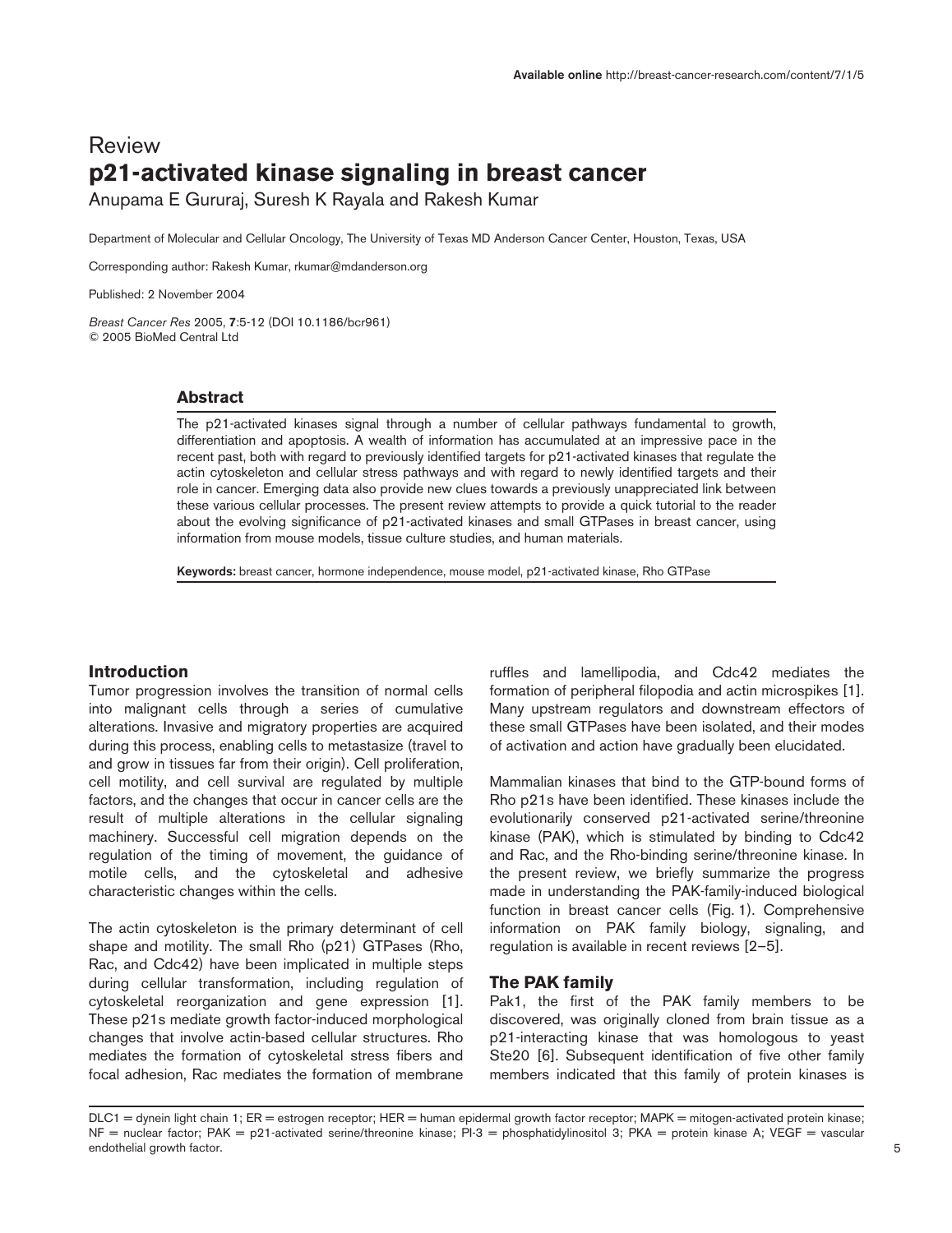

**Figure 1**

p21-activated kinase (PAK) as a signaling nodule in breast cancer cells. Mechanisms of PAK activation and downstream physiological effects of PAKs are indicated, emphasizing the multiple functions of PAKs in cells. PAKs act upstream of several effectors. The effectors and the outcomes they influence are shown in this schematic. DLC1, dynein light chain 1; ER, estrogen receptor; MAPK, mitogen-activated protein kinase; PGAM, phosphoglyceraldehyde mutase; PGM, phosphoglucomutase; VEGF, vascular endothelial growth factor.

highly conserved throughout evolution in a variety of organisms. Although members of this family share significant homology at the amino acid level, specifically in the kinase domain, the biological function of each member is distinct and is dictated by the variable N-terminal regulatory domain [2].

Although all PAKs interact with GTPases, not all PAKs are activated by such interaction. GTPase induces activity of Pak1–Pak3, whereas binding of GTPases to Pak4–Pak6 does not lead to their activation [5]. Lipids can activate Pak1 either directly or via phosphorylated 3-phosphoinositide-dependent kinase 1 [3]. In addition, PAKs can be phosphorylated on various residues by both serine/ threonine kinases like Akt and Cdk5, and also by tyrosine kinases such as Ab1 and Etk/Bmx [7,8]. Interestingly, the consensus sequence for Pak1 was deduced based on the sequence similarity of Pak1 to the catalytic domain of myosin 1 heavy chain kinase. Phosphorylation of synthetic substrates containing the consensus phosphorylation site sequence of myosin 1 heavy chain kinase indicated that Pak1 also had the same consensus sequence [9]. Activated PAK proteins phosphorylate a variety of substrates on serine/threonine residues, preferably in the context of basic residues such as K/R, R/X, X, and S/T, to bring about cell survival and migration, cytoskeleton remodeling, and gene regulation. Table 1 presents a list of known PAK substrates along with the phosphorylation site sequences. The role of the PAK family members in

cytoskeletal dynamics is well documented [4]. In addition to playing a role in cytoskeletal changes, PAKs act as nodal kinases that activate downstream signaling cascades like mitogen-activated protein kinases, JunN Nterminal kinase, and NF-κB to bring about a plethora of cellular responses [2,10].

#### **PAKs in cancer**

Emerging evidence suggests that PAK family members play an important role in cell survival, motility, angiogenesis, and gene regulation  $-$  and thus the PAK family may constitute a critical signaling nodule during tumor progression. Early studies indicated that a dominantnegative PAK mutant inhibits transformation of murine fibroblasts transformed with several oncogenes including Ras, Rac1, Cdc42, or Vav3 [11-13]. Pak1 expression was also increased during malignant progression of human colorectal carcinoma [14]. Recent findings also strongly indicate that Pak1 activation is necessary for lysophosphatidic acid-induced and autotoxin-induced cell motility in melanoma cells [15]. Furthermore, Pak1 activity was found to be higher in tumor tissues as compared with their normal counterparts in head and neck tumors [16]. It has also been demonstrated that transformation by Kaposi's sarcoma-associated herpes virus, which induces Kaposi's sarcoma and primary effusion lymphomas, requires the activation of Pak1 [17]. Results from a large, combined comparative genomic hybridization array and tissue microarray analysis have also identified PAK1 as an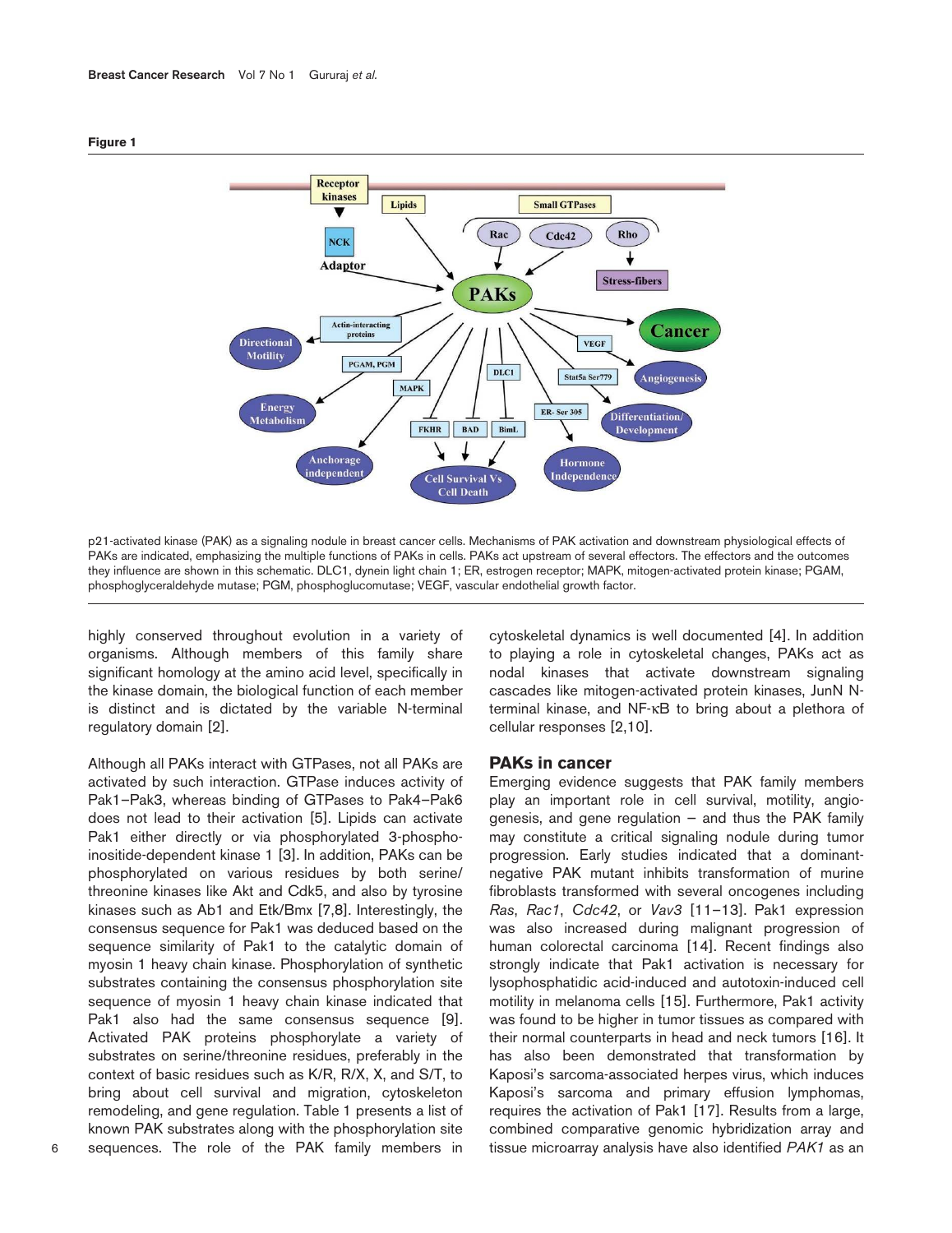#### **Table 1**

#### **Known PAK substrates with their phosphorylation sequence**

| Substrate                    | Phosphorylation<br>sequence | Reference |
|------------------------------|-----------------------------|-----------|
| <b>LIMK</b>                  | <b>KRYT</b>                 | [62]      |
| Myosin II light chain        | <b>RATS</b>                 | [63]      |
| Myosin II light chain kinase | <b>GRLS, RPKS</b>           | [64, 65]  |
| Synapsin                     | <b>RXXS</b>                 | [66]      |
| Caldesmon                    | NIKS, GVSS                  | [67, 68]  |
| Op18/stathmin                | <b>KRAS</b>                 | [69]      |
| Merlin                       | <b>KRLS</b>                 | [20]      |
| Filamin A                    | <b>RAPS</b>                 | [70]      |
| Raf-1                        | QRDS                        | $[71]$    |
| MEK-1                        | <b>RPLS</b>                 | $[72]$    |
| p47phox                      | <b>RRNS</b>                 | $[73]$    |
| Bad                          | RHSS, RSRS                  | [7, 74]   |
| Estrogen receptor            | <b>KKNS</b>                 | $[25]$    |
| GEF-H1                       | <b>RRRS</b>                 | [11]      |
| G<br>Z                       | ARRS                        | $[75]$    |
| Phosphoglycerate mutase-B    | NRFS, WRRS                  | [76]      |
| Prolactin                    | <b>RRDS</b>                 | $[77]$    |
| RhoGDI                       | <b>KKQS</b>                 | $[78]$    |
| Desmin                       | <b>KRAS</b>                 | [67]      |
| Vimentin                     | SSS, RPSS, LRSS, TTS        | $[79]$    |
| Histone 3                    | ARKS                        | $[42]$    |
| C-terminal binding protein 1 | <b>RVQS</b>                 | $[35]$    |
| Dynein light chain 1         | <b>FKS</b>                  | $[38]$    |
| P <sub>41</sub> ARC          | KDRT                        | [80]      |
| Phosphoglucomutase           | <b>KVYT</b>                 | $[47]$    |
| STAT5a                       | <b>ARLS</b>                 | $[23]$    |

overamplified critical oncogene target with a positive correlation with cyclin  $D_1$  in ovarian carcinomas [18].

In another work, Callow and colleagues [19] analyzed the roles of Pak4 and Pak6 in human tumorigenesis. In a panel of cell lines derived from leukemias, melanomas, breast cancer, colon cancer, lung cancer, liver cancer, ovarian cancer, and renal cancer, Pak4 was found to be overexpressed compared with the expression in normal control tissue in 78% of samples. The authors found that the Pak4 gene localizes at a region of chromosome 19 that is commonly amplified in a number of human pancreatic tumors, colon tumors, and ovarian tumors [19]. In addition, an activated allele of Pak4 had transforming

potential while an inactive Pak4 mutant blocked Rasdependent anchorage independent growth, further strengthening the role of Pak4 in tumorigenesis [19].

The status of PAK, possibly Pak2, could also affect the pathophysiology of the neurofibromatosis type 2 patients. The neurofibromatosis type 2 tumor-suppressor gene product Merlin is mutated in the germline of neurofibromatosis type 2 patients and predisposes affected individuals to intracranial and spinal tumors. In an elegant investigation, Merlin was demonstrated to be phosphorylated by PAK at Ser518, a site that affects Merlin activity and localization [20]. Conversely, Merlin inhibited Pak1 activation and recruitment to focal adhesions. The absence of Merlin resulted in inappropriate activation of Pak1, providing a possible mechanism for effects seen accompanying loss of Merlin expression in tumorigenesis [21]. Pak2 was recently demonstrated to be a negative regulator of myc protein, suggesting that Pak2 could potentially be used for therapy to inhibit myc-induced neoplasia [22].

# **Mouse mammary gland PAK models**

Pak1 expression is activated in mammary glands in a development-dependent manner, with the highest activity during pregnancy and lactation [23]. Clues about the role of Pak1 in the mammary gland came from a recent transgenic model expressing a kinase dead Pak1 mutant. Inactivation of Pak1 led to incomplete lobulo-alveolar development and impaired functional differentiation (Fig. 2a). Interestingly, Pak1 directly interacted with and phosphorylated Stat5a at Ser779, which was substantially reduced in transgenic mammary glands, suggesting a role for Pak1 during alveolar morphogenesis and differentiation [23]. Pak1 expression and activation has also been linked with epithelial differentiation during rodent development [24]. In contrast, persistent activation of Pak1 in mammary epithelium was accompanied by widespread hyperplasia, lobulo-alveolar hyperdevelopment during lactation, and stimulation of the estrogen receptor (ER) target genes [25]. In addition to Pak1, overexpression of the Rac3 transgene, an upstream activator of Pak1, in mammary epithelium impaired the normal physiology and led to the formation of mammary gland lesions [26].

#### **PAK signaling in breast cancer**

Since Pak1 was originally thought to be involved in directional cell motility, and because cell motility is important for productive metastasis, we initially set out to search for the role of Pak1 in breast cancer, and discovered a definitive role of Pak1 in HER2-mediated increased invasiveness [10]. Subsequent studies suggested a positive correlation between the expression and activity of Pak1 and the invasiveness of human breast cancer cells and breast tumor grades (Fig. 2b) [27,28]. The expression of Pak1 in human breast tumor tissue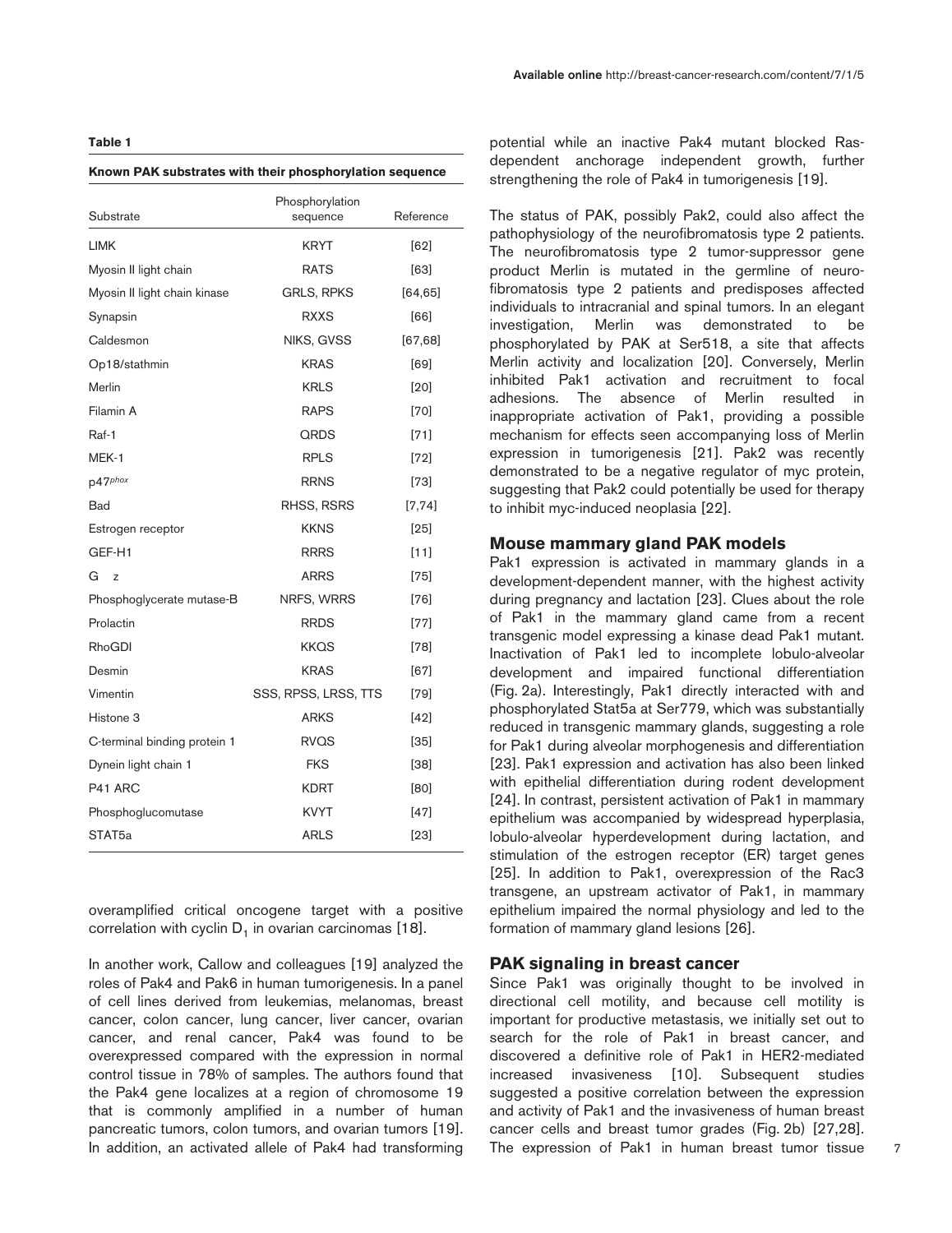**Figure 2**



Known phenotypic changes in mammary epithelium and breast cancer. (a) Overactivation of p21-activated kinase Pak1 in mouse mammary gland induced hyperplasia. While the wild-type (WT) mouse mammary gland has only one single layer of cells (left panel), the mammary gland of the Pak1-TG mice reveals many layers of cells protruding into the lumen of alveoli (right panel). (b) Immunohistochemical detection of Pak1 in normal and breast tumor sections. Left panel, normal section showing weak cytoplasmic Pak1 expression; right panel, tumor section showing an intense cytoplasmic staining compared with the normal section.

correlates with the tumor grade, with higher expression in less differentiated ductal carcinomas of the breast (grade III tumors) than in grade II and grade I tumors [29]. Since Pak1 is downstream of phosphatidylinositol 3 (PI-3) kinase and PI-3 kinase is negatively regulated by phosphatase and tensin homolog, some of the high Pak1 activity might result from phosphatase and tensin homolog inactivation, as has been shown in 11 resected breast tumors with phosphatase and tensin homolog mutations [29]. Inhibition of Pak1 using kinase-dead Pak1-K299R in highly invasive MDA-MB435 breast cancer cells was associated with excessive cell spreading and accumulation of mature focal points [30]. A recent study showed that constitutively activated endogenous PAK is mislocalized to atypical focal adhesions in the absence of high levels of activated Rho GTPases [28]. These studies emphasize the involvement of PAKs in breast cancer genesis and metastasis.

# **PAK, a major nodule of growth factor signaling**

Aberrant growth factor signaling is one of the hallmarks of cancer. The acquisition of an invasive phenotype by human breast cancer cells has also been attributed to the

stimulation by growth factor signaling. Human epidermal growth factor receptor (HER) 2 and HER3 expression and activity have been shown to correlate with breast cancer progression and prognosis [31]. In breast cancer cells, Pak1 activity increased in response to heregulin in a PI-3 kinase-dependent manner. Inhibition of HER2 using herceptin resulted in the blockade of both PI-3 kinase/PAK activation and the formation of actin structures, further confirming the involvement of Pak1 in cytoskeletal rearrangements [10].

Highly proliferative human breast cancer-derived cell lines and tumor tissues have also been shown to contain hyperactive Rac3 and hyperactive Pak1 and Pak2 [32]. Validation experiments with dominant-negative PAK mutants revealed the critical significance of the Rac3–PAK pathway for DNA synthesis and tumor growth [32]. The PI-3 kinase/Pak1/p38 mitogen-activated protein kinase (MAPK) pathway has also been shown to be hyperactivated in breast tumors, and PI-3 kinase and Pak1 are co-overexpressed in breast tumors [29].

In addition to Pak1 activation by deregulated growth factors, PAK signaling could also be stimulated by its upstream activators. For example, high Rac1b expression has been reported in ductal carcinoma in situ, in primary breast cancer, and in lymph node metastases, as compared with benign breast disease. Since many of these patients with recurrent disease exhibited intense Rac1b expression at the plasma membrane, it is possible that Rac1b, and hence its effector PAK, might be constitutively activated in patients with aggressive breast cancer [33]. Similarly, PAK interacting exchange factor (betaPix), an activator of Cdc42/Rac and PAK kinase activity, was also found to increase membrane ruffling and to upregulate in human breast cancer tissues [34].

Recent studies also demonstrate that Pak1 phosphorylates and blocks the corepressor functions of the Cterminal binding protein 1 in growth-factor-activated breast cancer cells [35]. C-terminal binding protein 1 links the recruitment of DNA-modifying and histone-modifying proteins to sequence-specific DNA-binding proteins, and facilitates gene regulation during development and oncogenesis. C-terminal binding protein 1 phosphorylation and inactivation by Pak1 may induce putative genes by derepression [35]. It may thus be concluded that aberrant mitogenic signaling in human breast cancers involve both upstream modulators and downstream effectors of PAKs.

## **PAK regulation of cancerous phenotypes**

The expression of a catalytically active Pak1 mutant stimulates anchorage-independent growth of breast cancer cells in soft agar through a preferential MAPKsensitive manner [30]. Interestingly, inhibition of protein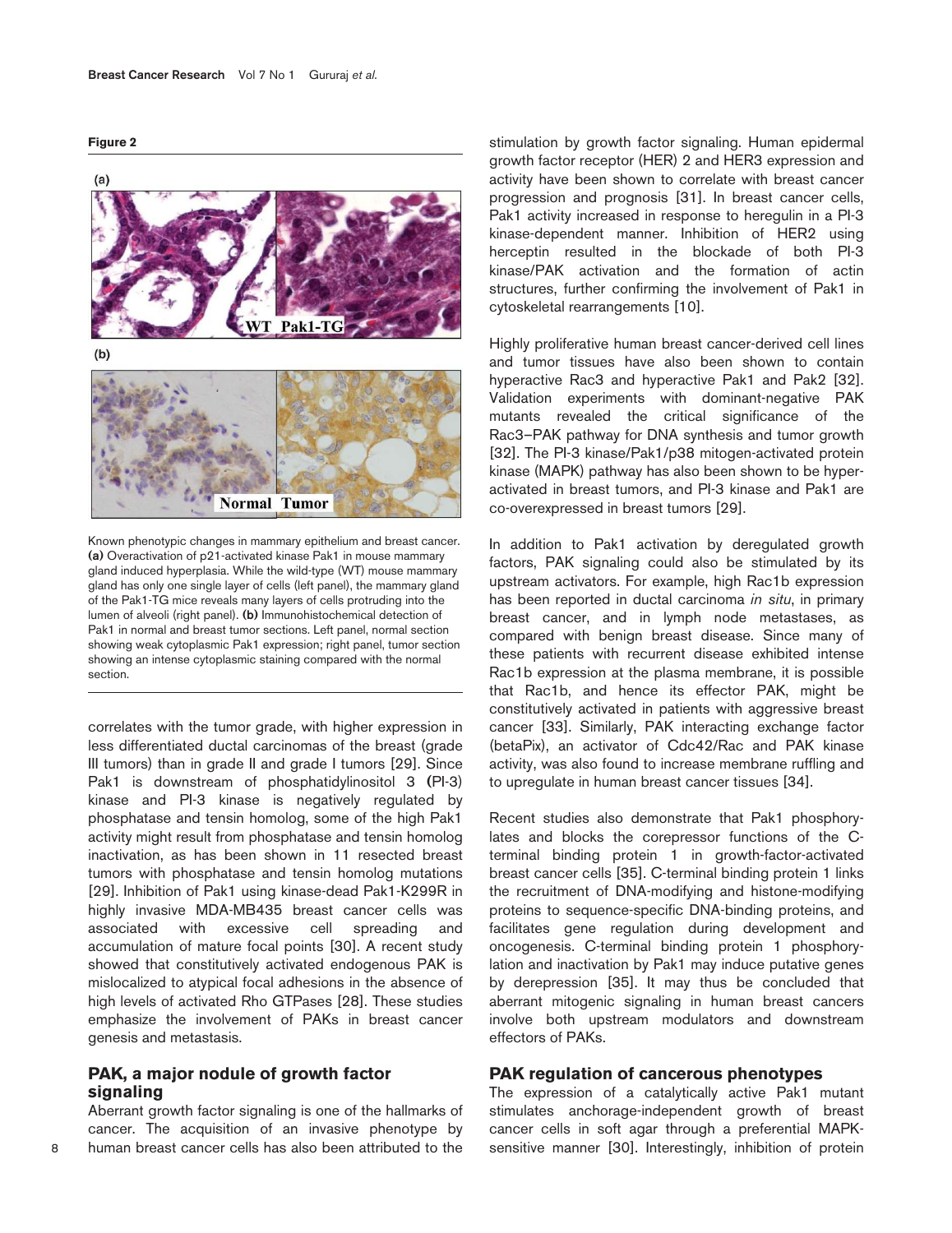kinase A (PKA) also promotes anchorage-independent stimulation of the MAPK cascade by growth factors via PAK [36]. However, PKA has also been shown to positively regulate Rac1 in growth-factor-activated cells [37]. It is clear that Pak1-associated cancerous phenotypes could result from the functional dysregulation of specific PAK substrates. For example, recent data showed that dynein light chain 1 (DLC1), a component of the dynein motor, is a physiological Pak1-interacting substrate, and that Pak1 phosphorylation of DLC1 at Ser88 plays a critical role in supporting the growth of breast cancer cells in an anchorage-independent manner and in nude mice [38]. Furthermore, DLC1 was dysregulated in breast cancer samples, and approximately one-half of the tumors had increased expression of both Pak1 and DLC1 [38].

## **PAK and the cell cycle**

In lower eukaryotes, Pak1 homologs were demonstrated to be important in cell cycle events including mitosis, cytokinesis, and microtubule stabilization [39]. Initial clues about the role of Pak1 in mammalian cell division came from studies defining regulated phosphorylation of Pak1 in fibroblasts and neuronal cells [40,41]. In these studies, phosphorylation of Pak1 was implicated in cell-cycle regulation and was shown to affect microtubules in cells undergoing mitosis. Further support for a definitive role for Pak1 in the development of chromosomal abnormalities came from studies where breast cancer cells overexpressing activated Pak1 exhibited abnormal organization of mitotic spindles [30].

An unexpected function for Pak1 in mitotic cells was revealed when Histone H3 was identified as a Pak1 substrate [42]. Pak1 phosphorylates Histone H3.3 on Ser10, a post-translational modification of Histone H3 that has been linked with regulation of mitotic chromosomal assembly, with congregation at the metaphase plate, and with segregation [42]. The results of this study have fascinating implications with respect to the role played by Pak1 in its activated state (as observed in most cancer cells) on cellular events responsible for incorrect DNA ploidy of tumor cells. Another study suggested that cyclin B<sub>1</sub>/Cdc2 phosphorylates Pak1 in cells undergoing mitosis [41]. It could thus be speculated that abnormal segregation of chromosomes during mitosis in tumor cells results, at least in part, from persistent activation of Pak1 in these cells.

# **Anti-apoptotic action of PAKs and its effectors**

PAKs promote cell proliferation and survival, presumably by phosphorylating and inhibiting the pro-apoptotic protein Bad, caspase-3, caspase-8, and FKHR [43–45]. Phosphorylated Bad demonstrates reduced interaction with Bcl-2 and Bcl-xL, and demonstrates increased interaction with 14-3-3 tau. Pak1 activation, and resulting inactivation of Bad, is also sufficient to antagonize p38 MAPK as well as its upstream activator MKK6-induced cell death [46]. In addition, Pak1 utilizes its newly identified substrate, the DLC1, to confer enhanced cell survival in breast cancer cells, through a mechanism dependent on Pak1's phosphorylation of DLC1 on Ser88. Of specific interest is the Pak1-regulated interaction of DLC1 with BimL, a BH3-only domain pro-apoptotic protein. It was shown that Pak1 antiapoptotic function derive, in part, from its recognition of DLC1-BimL dimers, which are released upon apoptotic signals from the dynein motors. Pak1 phosphorylation of both DLC1 and BimL prevents the ability of BimL to interact and inactivate Bcl-2 [38]. Since cell survival function is dependent on efficient energy utilization, PAK signaling has now been linked with components of the glycolytic pathway, phosphoglyceraldehyde mutase (reviewed in [2]) and phosphoglucomutase [47].

#### **PAK in angiogenesis**

Angiogenesis, the growth of new blood vessels from existing blood vessels, is heavily implicated in tumor growth and metastasis. Vascular endothelial growth factor (VEGF) is one of the major players in the process of angiogenesis. Pak1 signaling is required for VEGF expression and, consequently, for VEGF function [48]. In addition, VEGF also signals via Pak1 to bring about its downstream effects [49]. Specific involvement of Pak1 was confirmed by inhibition of endothelial cell migration by both dominant-negative Pak1 and an N-terminal prolinerich Pak1 peptide [50]. Furthermore, heregulin was shown to upregulate the synthesis of hypoxia-inducible factor 1 alpha, a director activator of VEGF [51]. Since HER2 as well as Pak1 are known to induce VEGF expression, and because HER2 signaling stimulates Pak1 activity [10], these findings suggest that HER2 activation by growth factors stimulates VEGF expression, presumably via hypoxia-inducible factor 1 alpha. Recent studies also indicate that the Rac/PAK pathway is essential for ephrin  $\mathsf{A}_1$ -mediated inhibition of cell spreading that participates in blood vessel destabilization, a prerequisite for angiogenesis [52]. These results further suggest a role for Pak1 in angiogenesis. In contrast, microtubule depolymerization by agents like vinblastine induced cleavage of Pak2 along with procaspases, leading to the collapse of the capillary tube network and endothelial cell apoptosis [53]. This is an example of distinct functions exhibited by different members of the PAK family in the cell.

#### **PAK in ER signaling**

Human breast cancers and the cell models derived from them can be classified into those that are steroid hormone dependent and those that grow independent of estradiol. An effect of Pak1, which is important for hormonedependent breast cancer, is its ability to phosphorylate the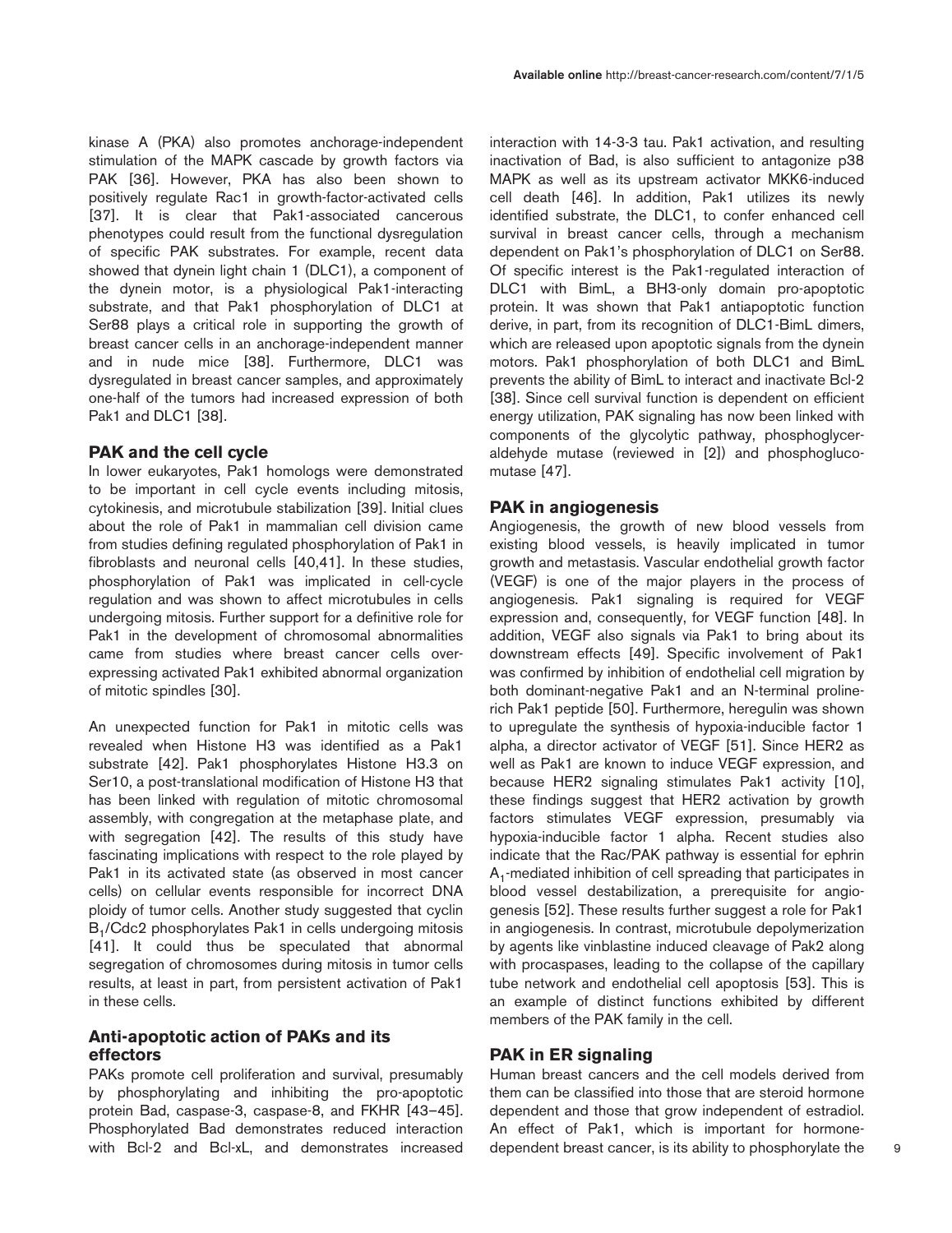**Figure 3**



A schematic model of p21-activated kinase (PAK) action in the absence of estrogen in breast cancer cells. A simplified summary of the cellular events in which regulation of cancer-related events by PAKs has been implicated. Both the N-termini and C-termini of PAK can interact with various signaling components and thus promote specific changes required for cells to acquire a cancerous and metastatic phenotype. Broken lines, proposed regulation. ER, estrogen receptor; PKA, protein kinase A.

ER either directly or indirectly. Wang and colleagues demonstrated that Pak1 phosphorylates the ER at Ser305 and promotes its transactivation (Fig. 3) [25]. Furthermore, transgenic mice that express kinase-active Pak1 develop hyperplasia in the mammary epithelium and have increased expression of ER target genes [23]. In highly metastatic ER-positive breast carcinomas, the locus to which PAK has been mapped, 11q13, is amplified [54]. Steroid hormone-independent subtypes often utilize pathways involving peptide hormones or growth factor. Since Pak1 could be activated by growth factor signaling, these findings imply that Pak1 might regulate the ER pathway in ligand-independent phenotypes.

The consensus phosphorylation motif in the PAK substrates is not very restricted and is common with other kinases such as ribosomal S6 kinase [55] and PKA [36]. Consistent with this hypothesis, a recent report showed that PKA phosphorylation of the ER at Ser305 induces resistance to tamoxifen [56]. Since the downstream effects of PKA could be blocked by dominant-negative Rac1 [37], and because Rac1 is a direct activator of Pak1, it is tempting to speculate that Pak1 could be downstream of PKA in affecting the function of the ER. Current studies are testing this model (S Rayala, R Kumar, unpublished data). Regardless of the upstream signaling

cascades involved, it is increasingly clear that ER phosphorylation at Ser305 represents an important modification for ligand independence and/or tamoxifen resistance in breast cancer cells.

ER activation by Pak1 also induces upregulation of cyclin  ${\mathsf D}_1$  in breast cancer cells, as well as in the mammary epithelium [57]. In addition, Pak1 could also upregulate cyclin D<sub>1</sub> expression in an ER-independent, but NF-κBdependent, manner [57]. In addition, Pak1 has also been implicated in the induction of cyclin  $D_1$  as well as in the development of resistance to AND34/BCAR3, an upstream activator of Pak1 [58]. These findings suggest that Pak1 could potentially regulate cyclin  $\mathsf{D}_1$  expression in both ER-positive and ER-negative breast cancer cells (Fig. 3). Another of the PAK family members known to interact with nuclear receptors is Pak6, which interacts with ER; 4-hydroxytamoxifen enhances their interaction [59]. The ability of PAK members to interact with steroid hormonal receptors suggests that PAKs may play an important role in the cross-talk between steroid hormone receptors and growth factor signaling pathways.

#### **Therapeutic implication of PAK research**

Since PAK signaling is important in the process of tumorigenesis, any interference with PAK and/or one of its critical downstream substrates may be a useful therapeutic approach. Use of dominant-negative expression plasmids of Pak1 controls the metastasis of a number of types of tumor cells [10,39]. Because Pak1 is a pro-survival signal in cells, interfering with its activity and signaling should induce apoptosis in tumors, leading to tumor regression. Nheu and colleagues [60] have recently developed a first generation of compounds that target the activity of PAKs. Two synthetic derivatives of an adenosine triphosphate antagonist, CEP-1347 and KT D606, target PAKs and inhibit the growth of transformed murine fibroblasts. The recent elucidation of the Pak1 crystal structure [61] should aid the development of specific Pak1 inhibitors. A recent study identified a small peptide that can interfere with Nck binding to Pak1, which can interfere with angiogenesis [48], suggesting that small molecule interference of PAK interaction with its binding proteins may have some therapeutic value.

Since Pak1 represents a common convergence nodule of receptor tyrosine kinases, PI-3 kinase–AKT, Ras, small GTPases, and lipid signaling, the impact of Pak1 signaling on the biology of cancer cells is not limited to breast cancer (with the exception of ER regulation). Hence, lessons from breast cancer model systems are applicable to other cancer types and should aid in the development of targeted anticancer therapies.

## **Competing interests**

The author(s) declare that they have no competing interests.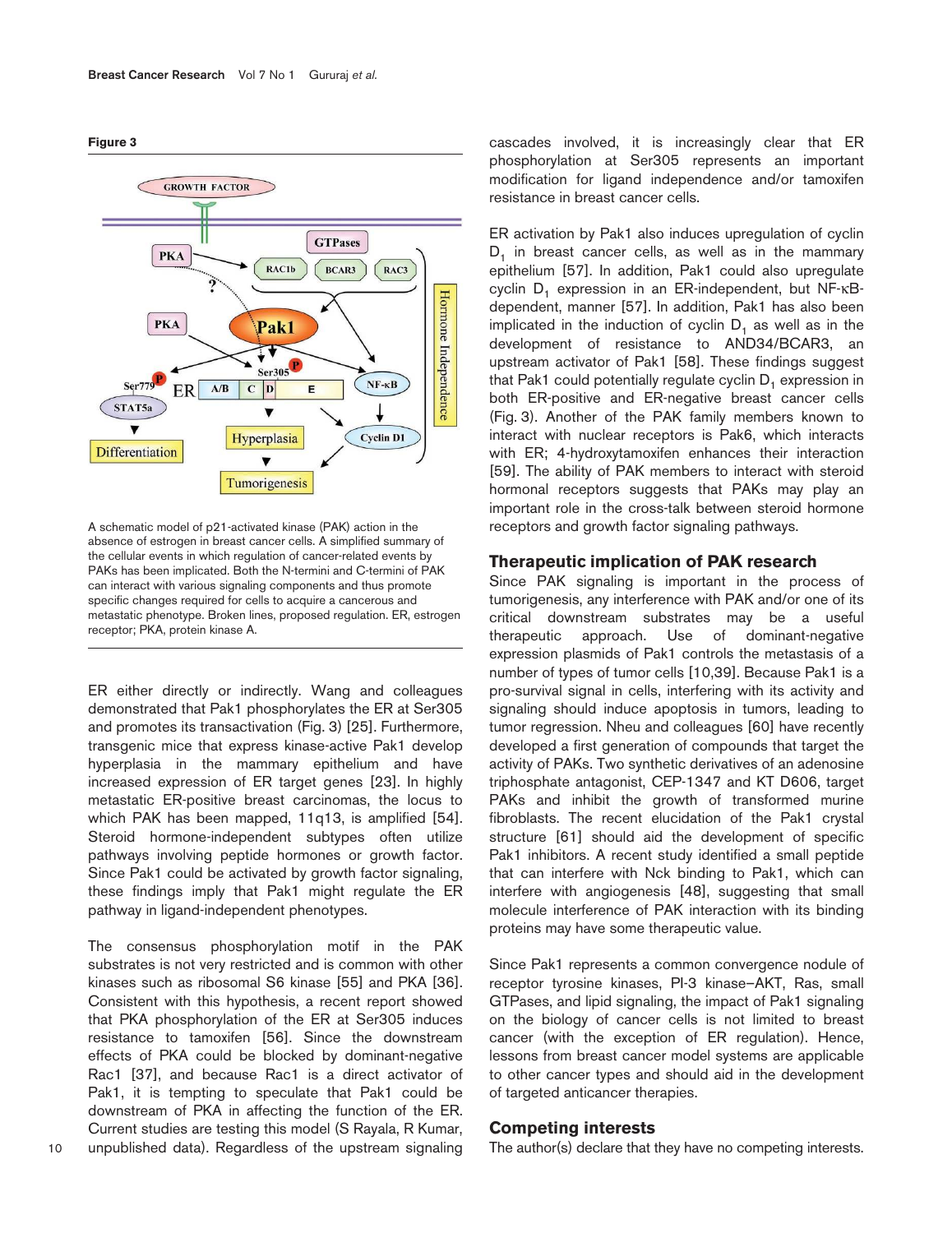#### **Acknowledgements**

The work in the Kumar laboratory is supported by National Institute of Health grant CA90970 and grant CA80066 (to RK). The authors thank the members of the laboratory for useful discussions. The authors apologize to several of their colleagues for not citing their primary references owing to space limitation.

#### **References**

- 1. Etienne-Manneville S, Hall A: Rho GTPases in cell biology. Nature 2002, 420:629-635.
- 2. Bokoch GM: Biology of the p21-activated kinases. Annu Rev Biochem 2003, 72:743-781.
- Bokoch GM: Regulation of cell function by Rho family GTPases. Immunol Res 2000, 21:139-148.
- 4. Kumar R, Vadlamudi RK: Emerging functions of p21-activated kinases in human cancer cells. J Cell Physiol 2002, 193:133-144.
- 5. Jaffer ZM, Chernoff J: p21-activated kinases: three more join the Pak. Int J Biochem Cell Biol 2002, 34:713-717.
- 6. Manser E, Leung T, Salihuddin H, Zhao ZS, Lim L: A brain serine/threonine protein kinase activated by Cdc42 and Rac1. Nature 1994, 367:40-46.
- 7. Tang Y, Zhou H, Chen A, Pittman RN, Field J: The Akt protooncogene links Ras to Pak and cell survival signals. J Biol Chem 2000, 275:9106-9109.
- 8. Bagheri Y, Mandal M, Taludker AH, Wang RA, Vadlamudi RK, Kung HJ, Kumar R: Etk/Bmx tyrosine kinase activates Pak1 and regulates tumorigenicity of breast cancer cells. J Biol Chem 2001, 276:29403-29409.
- 9. Brzeska H, Knaus UG, Wang ZY, Bokoch GM, Korn ED: p21activated kinase has substrate specificity similar to Acanthamoeba myosin I heavy chain kinase and activates Acanthamoeba myosin I. Proc Natl Acad Sci USA 1997, 94: 1092-1095.
- 10. Adam L, Vadlamudi R, Kondapaka SB, Chernoff J, Mendelsohn J, Kumar R: Heregulin regulates cytoskeletal reorganization and cell migration through the p21-activated kinase-1 via phosphatidylinositol-3 kinase. J Biol Chem 1998, 273:28238-28246.
- 11. Tang Y, Chen Z, Ambrose D, Liu J, Gibbs JB, Chernoff J, Field J: Kinase-defective Pak1 mutants inhibit ras transformation of Rat-1 fibroblasts. Mol Cell Biol 1997, 17:4454-4464.
- 12. Tang Y, Yu J, Field J: Signals from the Ras, Rac, and Rho GTPases converge on the Pak protein kinase in Rat-1 fibroblasts. Mol Cell Biol 1999, 19:1881-1891.
- 13. He H, Hirokawa Y, Manser E, Lim L, Levitzki A, Maruta H: Signal therapy for RAS-induced cancers in combination of AG 879 and PP1, specific inhibitors for ErbB2 and Src family kinases, that block PAK activation. Cancer J 2001, 7:191-202.
- 14. Carter JH, Douglass LE, Deddens JA, Colligan BM, Bhatt TR, Pemberton JO, Konicek S, Hom J, Marshall M, Graff JR: Pak-1 expression increases with progression of colorectal carcinomas to metastasis. Clin Cancer Res 2004, 10:3448-3456.
- 15. Jung ID, Lee J, Lee KB, Park CG, Kim YK, Seo DW, Park D, Lee HW, Han JW, Lee HY: Activation of p21-activated kinas 1 is required for lysophosphatidic acid-induced focal adhesion kinas phosphorylation and cell motility in human melanoma A2058 cells. Eur J Biochem 2004, 271:1557-1565.
- 16. Yang Z, Bagheri-Yarmand R, Wang RA, Adam L, Papadimitrakopoulou VV, Clayman GL, El-Naggar A, Lotan R, Barnes CJ, Hong WK, Kumar R: The epidermal growth factor receptor tyrosine kinase inhibitor ZD1839 (Iressa) suppresses c-Src and Pak1 pathways and invasiveness of human cancer cells. Clin Cancer Res 2004, 10:658-667.
- 17. Dadke D, Fryer BH, Golemis EA, Field J: Activation of p21-activated kinase 1-nuclear factor kappaB signaling by Kaposi's sarcoma-associated herpes virus G protein-coupled receptor during cellular transformation. Cancer Res 2003, 63:8837- 8847.
- 18. Schraml P, Schwerdtfeger G, Burkhalter F, Raggi A, Schmidt D, Ruffalo T, King W, Wilber K, Mihatsch MJ, Moch H: Combined array comparative genomic hybridization and tissue microarray analysis suggest PAK1 at 11q13.5-q14 as a critical oncogene target in ovarian carcinoma. Am J Pathol 2003, 163:985-992.
- 19. Callow MG, Clairvoyant F, Zhu S, Schryver B, Whyte DB, Bischoff JR, Jallal B, Smeal T: Requirement for PAK4 in the anchorageindependent growth of human cancer cell lines. J Biol Chem 2002, 277:550-558.
- 20. Xiao GH, Beeser A, Chernoff J, Testa JR: p21-activated kinase links Rac/Cdc42 signaling to merlin. J Biol Chem 2002, 277: 883-886.
- 21. Kissil JL, Wilker EW, Johnson KC, Eckman MS, Yaffe MB, Jacks T: Merlin, the product of the Nf2 tumor suppressor gene, is an inhibitor of the p21-activated kinase, Pak1. Mol Cell 2003, 12: 841-849.
- 22. Huang Z, Traugh JA, Bishop JM. Negative control of the Myc protein by the stress-responsive kinase Pak2. Mol Cell Biol 2004, 24:1582-1594.
- 23. Wang RA, Vadlamudi RK, Bagheri-Yarmand R, Beuvink I, Hynes NE, Kumar R: Essential functions of p21-activated kinase 1 in morphogenesis and differentiation of mammary glands. J Cell Biol 2003, 161:583-592.
- 24. Zhong JL, Banerjee MD, Nikolic M: Pak1 and its T212 phosphorylated form accumulate in neurones and epithelial cells of the developing rodent. Dev Dyn 2003, 228:121-127.
- 25. Wang RA, Mazumdar A, Vadlamudi RK, Kumar R: P21-activated kinase-1 phosphorylates and transactivates estrogen receptor-alpha and promotes hyperplasia in mammary epithelium. EMBO J 2002, 21:5437-5447.
- 26. Leung K, Nagy A, Gonzalez-Gomez I, Groffen J, Heisterkamp N, Kaartinen V: Targeted expression of activated Rac3 in mammary epithelium leads to defective postlactational involution and benign mammary gland lesions. Cells Tissues Organs 2003, 175:72-83.
- 27. Balasenthil S, Sahin AA, Barnes CJ, Wang RA, Pestell RG, Vadlamudi RK, Kumar R: p21-activated kinase-1 signaling mediates cyclin D1 expression in mammary epithelial and cancer cells. J Biol Chem 2004, 279:1422-1428.
- 28. Stofega MR, Sanders LC, Gardiner EM, Bokoch GM: Constitutive p21-activated kinase (PAK) activation in breast cancer cells as a result of mislocalization of PAK to focal adhesions. Mol Biol Cell 2004, 15:2965-2977.
- 29. Salh B, Marotta A, Wagey R, Sayed M, Pelech S: Dysregulation of phosphatidylinositol 3-kinase and downstream effectors in human breast cancer. Int J Cancer 2002, 98:148-154.
- 30. Vadlamudi RK, Adam L, Wang RA, Mandal M, Nguyen D, Sahin A, Chernoff J, Kumar R: Regulatable expression of p21-activated kinase-1 promotes anchorage-independent growth and abnormal organization of mitotic spindles in human epithelial breast cancer cells. J Biol Chem 2000, 275:36238-36244.
- 31. Carlsson J, Nordgren H, Sjostrom J, Wester K, Villman K, Bengtsson NO, Ostenstad B, Lundqvist H, Blomqvist C: HER2 expression in breast cancer primary tumours and corresponding metastases. Original data and literature review. Br J Cancer 2004, 90:2344-2348.
- 32. Mira JP, Benard V, Groffen J, Sanders LC, Knaus UG: Endogenous, hyperactive Rac3 controls proliferation of breast cancer cells by a p21-activated kinase-dependent pathway. Proc Natl Acad Sci USA 2000, 97:185-189.
- 33. Schnelzer A, Prechtel D, Knaus U, Dehne K, Gerhard M, Graeff H, Harbeck N, Schmitt M, Lengyel E: Rac1 in human breast cancer: overexpression, mutation analysis, and characterization of a new isoform, Rac1b. Oncogene 2000, 19:3013-3020.
- 34. Ahn SJ, Chung KW, Lee RA, Park IA, Lee SH, Park DE, Noh DY: Overexpression of betaPix-a in human breast cancer tissues. Cancer Lett 2003, 193:99-107.
- 35. Barnes CJ, Vadlamudi RK, Mishra SK, Jacobson RH, Li F, Kumar R: Functional inactivation of a transcriptional corepressor by a signaling kinase. Nat Struct Biol 2003, 10:622-628.
- 36. Howe AK, Juliano RL: Regulation of anchorage-dependent signal transduction by protein kinase A and p21-activated kinase. Nat Cell Biol 2000, 2:593-600.
- 37. O'Connor KL, Mercurio AM: Protein kinase A regulates Rac and is required for the growth factor-stimulated migration of carcinoma cells. J Biol Chem 2001, 276:47895-47900.
- 38. Vadlamudi RK, Bagheri-Yarmand R, Yang Z, Balasenthil S, Nguyen D, Sahin AA, den Hollander P, Kumar R: Dynein light chain 1, a p21-activated kinase 1-interacting substrate, promotes cancerous phenotypes. Cancer Cell 2004, 5:575-585.
- 39. Faure S, Vigneron S, Galas S, Brassac T, Delsert C, Morin N: Control of G2/M transition in Xenopus by a member of the